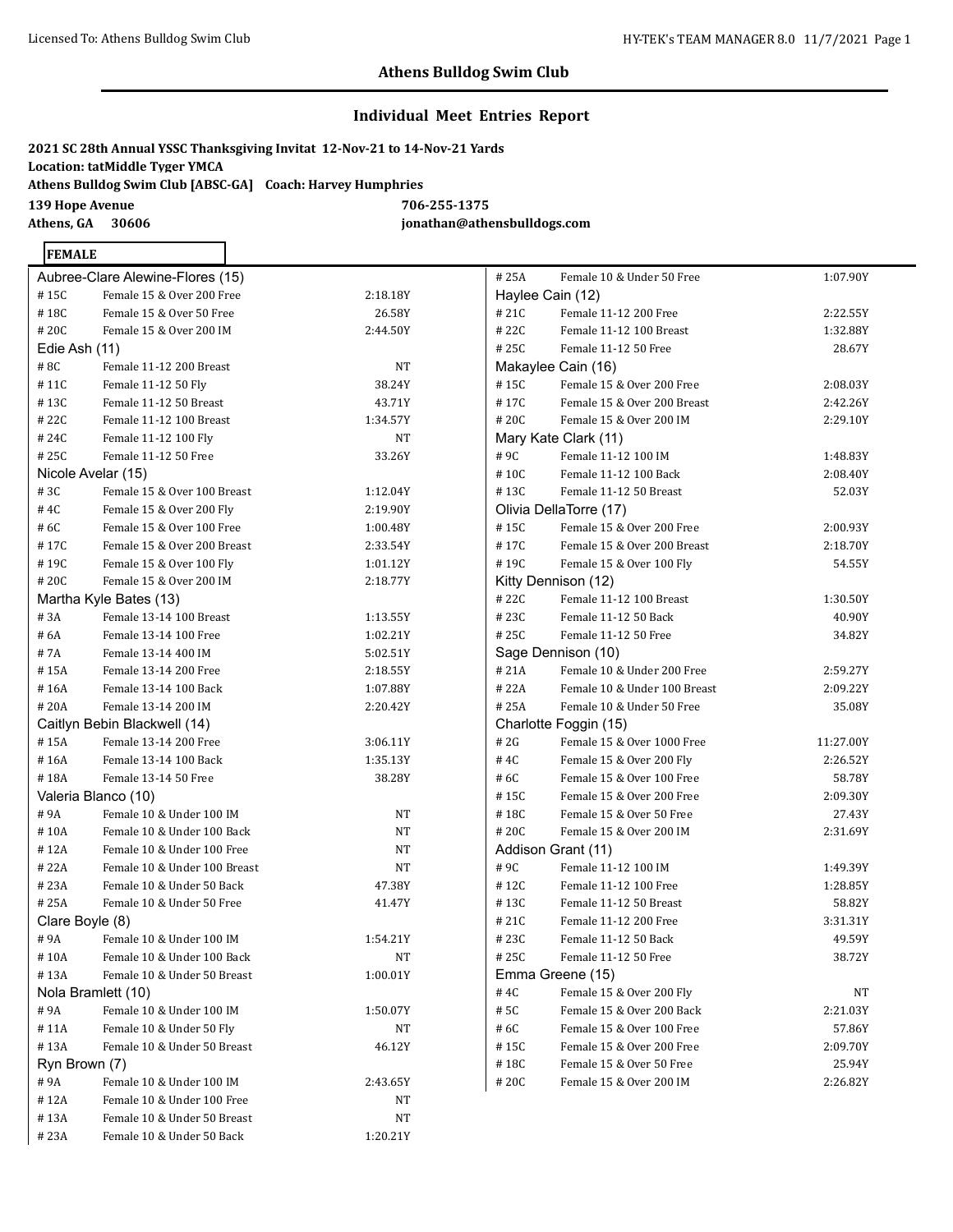## **Individual Meet Entries Report**

**2021 SC 28th Annual YSSC Thanksgiving Invitat 12-Nov-21 to 14-Nov-21 Yards Athens Bulldog Swim Club [ABSC-GA] Coach: Harvey Humphries**

| Ansley Halbach (16)<br>Female 15 & Over 200 Fly<br># 4C<br>2:22.75Y<br>Female 15 & Over 200 Back<br># 5C<br>2:08.84Y<br>Female 15 & Over 400 IM<br># 7C<br>4:46.57Y<br>Female 15 & Over 200 Free<br># 15C<br>1:58.54Y<br>Female 15 & Over 100 Fly<br># 19C<br>1:02.82Y<br>Female 15 & Over 200 IM<br>#20C<br>2:17.77Y<br>Riley Harding (13)<br>Female 13-14 100 Breast<br># 3A<br>1:18.26Y<br># 5A<br>Female 13-14 200 Back<br>2:37.19Y<br>Female 13-14 400 IM<br># 7A<br>5:48.21Y<br>Blakely Hawk (11)<br>Female 11-12 200 Breast<br>#8C<br>NΤ<br>Female 11-12 100 Free<br>#12C<br>1:15.03Y<br>Female 11-12 50 Breast<br>#13C<br>39.82Y<br>Female 11-12 100 Breast<br># 22C<br>1:27.40Y<br>Female 11-12 50 Free<br># 25C<br>33.10Y<br>Female 11-12 200 Back<br>#26C<br>NT<br>Addie Hayes (17)<br>#3C<br>Female 15 & Over 100 Breast<br>1:16.21Y<br>Female 15 & Over 200 Back<br># 5C<br>2:39.16Y<br>Female 15 & Over 100 Free<br># 6C<br>56.26Y<br>Female 15 & Over 200 Breast<br># 17C<br>2:44.49Y<br>Female 15 & Over 50 Free<br>#18C<br>25.83Y<br>Female 15 & Over 100 Fly<br>#19C<br>1:06.18Y<br>Callie Rose Hayes (13)<br>Female 13-14 100 Breast<br>#3A<br>1:26.12Y<br># 5A<br>Female 13-14 200 Back<br>2:51.17Y<br># 6A<br>Female 13-14 100 Free<br>1:08.51Y<br>Female 13-14 100 Back<br># 16A<br>1:28.94Y<br>Female 13-14 50 Free<br>#18A<br>31.28Y<br>Female 13-14 100 Fly<br># 19A<br>NΤ<br>Alethea He (14)<br>#2E<br>Female 13-14 1000 Free<br>12:50.29Y<br># 3A<br>Female 13-14 100 Breast<br>1:29.24Y<br># 5A<br>Female 13-14 200 Back<br>2:25.01Y<br>Female 13-14 100 Free<br># 6A<br>1:00.18Y<br>#15A<br>Female 13-14 200 Free<br>2:15.13Y<br>Female 13-14 100 Back<br># 16A<br>1:07.68Y<br>Female 13-14 100 Fly<br>#19A<br>1:17.91Y<br>Maddie Hope (17)<br>Female 15 & Over 500 Free<br>#1G<br>5:54.81Y<br>Female 15 & Over 100 Breast<br>#3C<br>1:18.17Y<br>Female 15 & Over 200 Back<br># 5C<br>2:27.94Y<br>#6C<br>Female 15 & Over 100 Free<br>57.12Y<br>Female 15 & Over 200 Free<br>#15C<br>2:06.89Y<br>Female 15 & Over 50 Free<br>#18C<br>26.11Y<br>Female 15 & Over 100 Fly<br>#19C<br>1:05.80Y<br>Sam McCullough (12)<br>Female 11-12 200 Breast<br>#8C<br>NT<br>Female 11-12 100 Free<br># 12C<br>1:09.45Y | <b>FEMALE</b> |                        |        |
|---------------------------------------------------------------------------------------------------------------------------------------------------------------------------------------------------------------------------------------------------------------------------------------------------------------------------------------------------------------------------------------------------------------------------------------------------------------------------------------------------------------------------------------------------------------------------------------------------------------------------------------------------------------------------------------------------------------------------------------------------------------------------------------------------------------------------------------------------------------------------------------------------------------------------------------------------------------------------------------------------------------------------------------------------------------------------------------------------------------------------------------------------------------------------------------------------------------------------------------------------------------------------------------------------------------------------------------------------------------------------------------------------------------------------------------------------------------------------------------------------------------------------------------------------------------------------------------------------------------------------------------------------------------------------------------------------------------------------------------------------------------------------------------------------------------------------------------------------------------------------------------------------------------------------------------------------------------------------------------------------------------------------------------------------------------------------------------------------------------------------------------------------------------------------------------------------------------------------------------|---------------|------------------------|--------|
|                                                                                                                                                                                                                                                                                                                                                                                                                                                                                                                                                                                                                                                                                                                                                                                                                                                                                                                                                                                                                                                                                                                                                                                                                                                                                                                                                                                                                                                                                                                                                                                                                                                                                                                                                                                                                                                                                                                                                                                                                                                                                                                                                                                                                                       |               |                        |        |
|                                                                                                                                                                                                                                                                                                                                                                                                                                                                                                                                                                                                                                                                                                                                                                                                                                                                                                                                                                                                                                                                                                                                                                                                                                                                                                                                                                                                                                                                                                                                                                                                                                                                                                                                                                                                                                                                                                                                                                                                                                                                                                                                                                                                                                       |               |                        |        |
|                                                                                                                                                                                                                                                                                                                                                                                                                                                                                                                                                                                                                                                                                                                                                                                                                                                                                                                                                                                                                                                                                                                                                                                                                                                                                                                                                                                                                                                                                                                                                                                                                                                                                                                                                                                                                                                                                                                                                                                                                                                                                                                                                                                                                                       |               |                        |        |
|                                                                                                                                                                                                                                                                                                                                                                                                                                                                                                                                                                                                                                                                                                                                                                                                                                                                                                                                                                                                                                                                                                                                                                                                                                                                                                                                                                                                                                                                                                                                                                                                                                                                                                                                                                                                                                                                                                                                                                                                                                                                                                                                                                                                                                       |               |                        |        |
|                                                                                                                                                                                                                                                                                                                                                                                                                                                                                                                                                                                                                                                                                                                                                                                                                                                                                                                                                                                                                                                                                                                                                                                                                                                                                                                                                                                                                                                                                                                                                                                                                                                                                                                                                                                                                                                                                                                                                                                                                                                                                                                                                                                                                                       |               |                        |        |
|                                                                                                                                                                                                                                                                                                                                                                                                                                                                                                                                                                                                                                                                                                                                                                                                                                                                                                                                                                                                                                                                                                                                                                                                                                                                                                                                                                                                                                                                                                                                                                                                                                                                                                                                                                                                                                                                                                                                                                                                                                                                                                                                                                                                                                       |               |                        |        |
|                                                                                                                                                                                                                                                                                                                                                                                                                                                                                                                                                                                                                                                                                                                                                                                                                                                                                                                                                                                                                                                                                                                                                                                                                                                                                                                                                                                                                                                                                                                                                                                                                                                                                                                                                                                                                                                                                                                                                                                                                                                                                                                                                                                                                                       |               |                        |        |
|                                                                                                                                                                                                                                                                                                                                                                                                                                                                                                                                                                                                                                                                                                                                                                                                                                                                                                                                                                                                                                                                                                                                                                                                                                                                                                                                                                                                                                                                                                                                                                                                                                                                                                                                                                                                                                                                                                                                                                                                                                                                                                                                                                                                                                       |               |                        |        |
|                                                                                                                                                                                                                                                                                                                                                                                                                                                                                                                                                                                                                                                                                                                                                                                                                                                                                                                                                                                                                                                                                                                                                                                                                                                                                                                                                                                                                                                                                                                                                                                                                                                                                                                                                                                                                                                                                                                                                                                                                                                                                                                                                                                                                                       |               |                        |        |
|                                                                                                                                                                                                                                                                                                                                                                                                                                                                                                                                                                                                                                                                                                                                                                                                                                                                                                                                                                                                                                                                                                                                                                                                                                                                                                                                                                                                                                                                                                                                                                                                                                                                                                                                                                                                                                                                                                                                                                                                                                                                                                                                                                                                                                       |               |                        |        |
|                                                                                                                                                                                                                                                                                                                                                                                                                                                                                                                                                                                                                                                                                                                                                                                                                                                                                                                                                                                                                                                                                                                                                                                                                                                                                                                                                                                                                                                                                                                                                                                                                                                                                                                                                                                                                                                                                                                                                                                                                                                                                                                                                                                                                                       |               |                        |        |
|                                                                                                                                                                                                                                                                                                                                                                                                                                                                                                                                                                                                                                                                                                                                                                                                                                                                                                                                                                                                                                                                                                                                                                                                                                                                                                                                                                                                                                                                                                                                                                                                                                                                                                                                                                                                                                                                                                                                                                                                                                                                                                                                                                                                                                       |               |                        |        |
|                                                                                                                                                                                                                                                                                                                                                                                                                                                                                                                                                                                                                                                                                                                                                                                                                                                                                                                                                                                                                                                                                                                                                                                                                                                                                                                                                                                                                                                                                                                                                                                                                                                                                                                                                                                                                                                                                                                                                                                                                                                                                                                                                                                                                                       |               |                        |        |
|                                                                                                                                                                                                                                                                                                                                                                                                                                                                                                                                                                                                                                                                                                                                                                                                                                                                                                                                                                                                                                                                                                                                                                                                                                                                                                                                                                                                                                                                                                                                                                                                                                                                                                                                                                                                                                                                                                                                                                                                                                                                                                                                                                                                                                       |               |                        |        |
|                                                                                                                                                                                                                                                                                                                                                                                                                                                                                                                                                                                                                                                                                                                                                                                                                                                                                                                                                                                                                                                                                                                                                                                                                                                                                                                                                                                                                                                                                                                                                                                                                                                                                                                                                                                                                                                                                                                                                                                                                                                                                                                                                                                                                                       |               |                        |        |
|                                                                                                                                                                                                                                                                                                                                                                                                                                                                                                                                                                                                                                                                                                                                                                                                                                                                                                                                                                                                                                                                                                                                                                                                                                                                                                                                                                                                                                                                                                                                                                                                                                                                                                                                                                                                                                                                                                                                                                                                                                                                                                                                                                                                                                       |               |                        |        |
|                                                                                                                                                                                                                                                                                                                                                                                                                                                                                                                                                                                                                                                                                                                                                                                                                                                                                                                                                                                                                                                                                                                                                                                                                                                                                                                                                                                                                                                                                                                                                                                                                                                                                                                                                                                                                                                                                                                                                                                                                                                                                                                                                                                                                                       |               |                        |        |
|                                                                                                                                                                                                                                                                                                                                                                                                                                                                                                                                                                                                                                                                                                                                                                                                                                                                                                                                                                                                                                                                                                                                                                                                                                                                                                                                                                                                                                                                                                                                                                                                                                                                                                                                                                                                                                                                                                                                                                                                                                                                                                                                                                                                                                       |               |                        |        |
|                                                                                                                                                                                                                                                                                                                                                                                                                                                                                                                                                                                                                                                                                                                                                                                                                                                                                                                                                                                                                                                                                                                                                                                                                                                                                                                                                                                                                                                                                                                                                                                                                                                                                                                                                                                                                                                                                                                                                                                                                                                                                                                                                                                                                                       |               |                        |        |
|                                                                                                                                                                                                                                                                                                                                                                                                                                                                                                                                                                                                                                                                                                                                                                                                                                                                                                                                                                                                                                                                                                                                                                                                                                                                                                                                                                                                                                                                                                                                                                                                                                                                                                                                                                                                                                                                                                                                                                                                                                                                                                                                                                                                                                       |               |                        |        |
|                                                                                                                                                                                                                                                                                                                                                                                                                                                                                                                                                                                                                                                                                                                                                                                                                                                                                                                                                                                                                                                                                                                                                                                                                                                                                                                                                                                                                                                                                                                                                                                                                                                                                                                                                                                                                                                                                                                                                                                                                                                                                                                                                                                                                                       |               |                        |        |
|                                                                                                                                                                                                                                                                                                                                                                                                                                                                                                                                                                                                                                                                                                                                                                                                                                                                                                                                                                                                                                                                                                                                                                                                                                                                                                                                                                                                                                                                                                                                                                                                                                                                                                                                                                                                                                                                                                                                                                                                                                                                                                                                                                                                                                       |               |                        |        |
|                                                                                                                                                                                                                                                                                                                                                                                                                                                                                                                                                                                                                                                                                                                                                                                                                                                                                                                                                                                                                                                                                                                                                                                                                                                                                                                                                                                                                                                                                                                                                                                                                                                                                                                                                                                                                                                                                                                                                                                                                                                                                                                                                                                                                                       |               |                        |        |
|                                                                                                                                                                                                                                                                                                                                                                                                                                                                                                                                                                                                                                                                                                                                                                                                                                                                                                                                                                                                                                                                                                                                                                                                                                                                                                                                                                                                                                                                                                                                                                                                                                                                                                                                                                                                                                                                                                                                                                                                                                                                                                                                                                                                                                       |               |                        |        |
|                                                                                                                                                                                                                                                                                                                                                                                                                                                                                                                                                                                                                                                                                                                                                                                                                                                                                                                                                                                                                                                                                                                                                                                                                                                                                                                                                                                                                                                                                                                                                                                                                                                                                                                                                                                                                                                                                                                                                                                                                                                                                                                                                                                                                                       |               |                        |        |
|                                                                                                                                                                                                                                                                                                                                                                                                                                                                                                                                                                                                                                                                                                                                                                                                                                                                                                                                                                                                                                                                                                                                                                                                                                                                                                                                                                                                                                                                                                                                                                                                                                                                                                                                                                                                                                                                                                                                                                                                                                                                                                                                                                                                                                       |               |                        |        |
|                                                                                                                                                                                                                                                                                                                                                                                                                                                                                                                                                                                                                                                                                                                                                                                                                                                                                                                                                                                                                                                                                                                                                                                                                                                                                                                                                                                                                                                                                                                                                                                                                                                                                                                                                                                                                                                                                                                                                                                                                                                                                                                                                                                                                                       |               |                        |        |
|                                                                                                                                                                                                                                                                                                                                                                                                                                                                                                                                                                                                                                                                                                                                                                                                                                                                                                                                                                                                                                                                                                                                                                                                                                                                                                                                                                                                                                                                                                                                                                                                                                                                                                                                                                                                                                                                                                                                                                                                                                                                                                                                                                                                                                       |               |                        |        |
|                                                                                                                                                                                                                                                                                                                                                                                                                                                                                                                                                                                                                                                                                                                                                                                                                                                                                                                                                                                                                                                                                                                                                                                                                                                                                                                                                                                                                                                                                                                                                                                                                                                                                                                                                                                                                                                                                                                                                                                                                                                                                                                                                                                                                                       |               |                        |        |
|                                                                                                                                                                                                                                                                                                                                                                                                                                                                                                                                                                                                                                                                                                                                                                                                                                                                                                                                                                                                                                                                                                                                                                                                                                                                                                                                                                                                                                                                                                                                                                                                                                                                                                                                                                                                                                                                                                                                                                                                                                                                                                                                                                                                                                       |               |                        |        |
|                                                                                                                                                                                                                                                                                                                                                                                                                                                                                                                                                                                                                                                                                                                                                                                                                                                                                                                                                                                                                                                                                                                                                                                                                                                                                                                                                                                                                                                                                                                                                                                                                                                                                                                                                                                                                                                                                                                                                                                                                                                                                                                                                                                                                                       |               |                        |        |
|                                                                                                                                                                                                                                                                                                                                                                                                                                                                                                                                                                                                                                                                                                                                                                                                                                                                                                                                                                                                                                                                                                                                                                                                                                                                                                                                                                                                                                                                                                                                                                                                                                                                                                                                                                                                                                                                                                                                                                                                                                                                                                                                                                                                                                       |               |                        |        |
|                                                                                                                                                                                                                                                                                                                                                                                                                                                                                                                                                                                                                                                                                                                                                                                                                                                                                                                                                                                                                                                                                                                                                                                                                                                                                                                                                                                                                                                                                                                                                                                                                                                                                                                                                                                                                                                                                                                                                                                                                                                                                                                                                                                                                                       |               |                        |        |
|                                                                                                                                                                                                                                                                                                                                                                                                                                                                                                                                                                                                                                                                                                                                                                                                                                                                                                                                                                                                                                                                                                                                                                                                                                                                                                                                                                                                                                                                                                                                                                                                                                                                                                                                                                                                                                                                                                                                                                                                                                                                                                                                                                                                                                       |               |                        |        |
|                                                                                                                                                                                                                                                                                                                                                                                                                                                                                                                                                                                                                                                                                                                                                                                                                                                                                                                                                                                                                                                                                                                                                                                                                                                                                                                                                                                                                                                                                                                                                                                                                                                                                                                                                                                                                                                                                                                                                                                                                                                                                                                                                                                                                                       |               |                        |        |
|                                                                                                                                                                                                                                                                                                                                                                                                                                                                                                                                                                                                                                                                                                                                                                                                                                                                                                                                                                                                                                                                                                                                                                                                                                                                                                                                                                                                                                                                                                                                                                                                                                                                                                                                                                                                                                                                                                                                                                                                                                                                                                                                                                                                                                       |               |                        |        |
|                                                                                                                                                                                                                                                                                                                                                                                                                                                                                                                                                                                                                                                                                                                                                                                                                                                                                                                                                                                                                                                                                                                                                                                                                                                                                                                                                                                                                                                                                                                                                                                                                                                                                                                                                                                                                                                                                                                                                                                                                                                                                                                                                                                                                                       |               |                        |        |
|                                                                                                                                                                                                                                                                                                                                                                                                                                                                                                                                                                                                                                                                                                                                                                                                                                                                                                                                                                                                                                                                                                                                                                                                                                                                                                                                                                                                                                                                                                                                                                                                                                                                                                                                                                                                                                                                                                                                                                                                                                                                                                                                                                                                                                       |               |                        |        |
|                                                                                                                                                                                                                                                                                                                                                                                                                                                                                                                                                                                                                                                                                                                                                                                                                                                                                                                                                                                                                                                                                                                                                                                                                                                                                                                                                                                                                                                                                                                                                                                                                                                                                                                                                                                                                                                                                                                                                                                                                                                                                                                                                                                                                                       |               |                        |        |
|                                                                                                                                                                                                                                                                                                                                                                                                                                                                                                                                                                                                                                                                                                                                                                                                                                                                                                                                                                                                                                                                                                                                                                                                                                                                                                                                                                                                                                                                                                                                                                                                                                                                                                                                                                                                                                                                                                                                                                                                                                                                                                                                                                                                                                       |               |                        |        |
|                                                                                                                                                                                                                                                                                                                                                                                                                                                                                                                                                                                                                                                                                                                                                                                                                                                                                                                                                                                                                                                                                                                                                                                                                                                                                                                                                                                                                                                                                                                                                                                                                                                                                                                                                                                                                                                                                                                                                                                                                                                                                                                                                                                                                                       |               |                        |        |
|                                                                                                                                                                                                                                                                                                                                                                                                                                                                                                                                                                                                                                                                                                                                                                                                                                                                                                                                                                                                                                                                                                                                                                                                                                                                                                                                                                                                                                                                                                                                                                                                                                                                                                                                                                                                                                                                                                                                                                                                                                                                                                                                                                                                                                       |               |                        |        |
|                                                                                                                                                                                                                                                                                                                                                                                                                                                                                                                                                                                                                                                                                                                                                                                                                                                                                                                                                                                                                                                                                                                                                                                                                                                                                                                                                                                                                                                                                                                                                                                                                                                                                                                                                                                                                                                                                                                                                                                                                                                                                                                                                                                                                                       |               |                        |        |
|                                                                                                                                                                                                                                                                                                                                                                                                                                                                                                                                                                                                                                                                                                                                                                                                                                                                                                                                                                                                                                                                                                                                                                                                                                                                                                                                                                                                                                                                                                                                                                                                                                                                                                                                                                                                                                                                                                                                                                                                                                                                                                                                                                                                                                       |               |                        |        |
|                                                                                                                                                                                                                                                                                                                                                                                                                                                                                                                                                                                                                                                                                                                                                                                                                                                                                                                                                                                                                                                                                                                                                                                                                                                                                                                                                                                                                                                                                                                                                                                                                                                                                                                                                                                                                                                                                                                                                                                                                                                                                                                                                                                                                                       |               |                        |        |
|                                                                                                                                                                                                                                                                                                                                                                                                                                                                                                                                                                                                                                                                                                                                                                                                                                                                                                                                                                                                                                                                                                                                                                                                                                                                                                                                                                                                                                                                                                                                                                                                                                                                                                                                                                                                                                                                                                                                                                                                                                                                                                                                                                                                                                       |               |                        |        |
|                                                                                                                                                                                                                                                                                                                                                                                                                                                                                                                                                                                                                                                                                                                                                                                                                                                                                                                                                                                                                                                                                                                                                                                                                                                                                                                                                                                                                                                                                                                                                                                                                                                                                                                                                                                                                                                                                                                                                                                                                                                                                                                                                                                                                                       |               |                        |        |
|                                                                                                                                                                                                                                                                                                                                                                                                                                                                                                                                                                                                                                                                                                                                                                                                                                                                                                                                                                                                                                                                                                                                                                                                                                                                                                                                                                                                                                                                                                                                                                                                                                                                                                                                                                                                                                                                                                                                                                                                                                                                                                                                                                                                                                       |               |                        |        |
|                                                                                                                                                                                                                                                                                                                                                                                                                                                                                                                                                                                                                                                                                                                                                                                                                                                                                                                                                                                                                                                                                                                                                                                                                                                                                                                                                                                                                                                                                                                                                                                                                                                                                                                                                                                                                                                                                                                                                                                                                                                                                                                                                                                                                                       |               |                        |        |
|                                                                                                                                                                                                                                                                                                                                                                                                                                                                                                                                                                                                                                                                                                                                                                                                                                                                                                                                                                                                                                                                                                                                                                                                                                                                                                                                                                                                                                                                                                                                                                                                                                                                                                                                                                                                                                                                                                                                                                                                                                                                                                                                                                                                                                       |               |                        |        |
|                                                                                                                                                                                                                                                                                                                                                                                                                                                                                                                                                                                                                                                                                                                                                                                                                                                                                                                                                                                                                                                                                                                                                                                                                                                                                                                                                                                                                                                                                                                                                                                                                                                                                                                                                                                                                                                                                                                                                                                                                                                                                                                                                                                                                                       |               |                        |        |
|                                                                                                                                                                                                                                                                                                                                                                                                                                                                                                                                                                                                                                                                                                                                                                                                                                                                                                                                                                                                                                                                                                                                                                                                                                                                                                                                                                                                                                                                                                                                                                                                                                                                                                                                                                                                                                                                                                                                                                                                                                                                                                                                                                                                                                       | #13C          | Female 11-12 50 Breast | 49.84Y |

| # 22C              | Female 11-12 100 Breast      | NΤ       |
|--------------------|------------------------------|----------|
| # 23C              | Female 11-12 50 Back         | 35.85Y   |
| # 24C              | Female 11-12 100 Fly         | NT       |
| Jillian Mundy (9)  |                              |          |
| #9A                | Female 10 & Under 100 IM     | 1:30.79Y |
| #10A               | Female 10 & Under 100 Back   | 1:50.70Y |
| #13A               | Female 10 & Under 50 Breast  | 50.01Y   |
| # 22A              | Female 10 & Under 100 Breast | 1:49.85Y |
| #23A               | Female 10 & Under 50 Back    | 42.86Y   |
| #25A               | Female 10 & Under 50 Free    | 39.35Y   |
|                    | Isabella Nelson (13)         |          |
| #3A                | Female 13-14 100 Breast      | 1:30.66Y |
| # 5A               | Female 13-14 200 Back        | 3:10.80Y |
| # 6A               | Female 13-14 100 Free        | 1:10.84Y |
| # 16A              | Female 13-14 100 Back        | 1:27.16Y |
| #17A               | Female 13-14 200 Breast      | 3:10.88Y |
| #18A               | Female 13-14 50 Free         | 30.85Y   |
|                    | Kathryn Nichols (17)         |          |
| #3C                | Female 15 & Over 100 Breast  | NΤ       |
| #5C                | Female 15 & Over 200 Back    | NΤ       |
| #6C                | Female 15 & Over 100 Free    | NT       |
| Janie Ripps (15)   |                              |          |
| #3C                | Female 15 & Over 100 Breast  | 1:20.36Y |
| #4C                | Female 15 & Over 200 Fly     | 2:27.62Y |
| # 6C               | Female 15 & Over 100 Free    | 1:04.24Y |
| # 15C              | Female 15 & Over 200 Free    | 2:21.54Y |
| #17C               | Female 15 & Over 200 Breast  | 3:03.49Y |
| #19C               | Female 15 & Over 100 Fly     | 1:07.74Y |
|                    | Adelaina Shaffer (9)         |          |
| #9A                | Female 10 & Under 100 IM     | 2:03.94Y |
| # 11A              | Female 10 & Under 50 Fly     | NT       |
| # 13A              | Female 10 & Under 50 Breast  | 1:21.59Y |
| #21A               | Female 10 & Under 200 Free   | NT       |
| #23A               | Female 10 & Under 50 Back    | NT       |
| # 25A              | Female 10 & Under 50 Free    | 49.88Y   |
| Kailey Teyner (14) |                              |          |
| #3A                | Female 13-14 100 Breast      | 1:12.29Y |
| # 6A               | Female 13-14 100 Free        | 59.99Y   |
| # 7A               | Female 13-14 400 IM          | 5:28.74Y |
| #17A               | Female 13-14 200 Breast      | 2:39.88Y |
| #18A               | Female 13-14 50 Free         | 26.92Y   |
| # 19A              | Female 13-14 100 Fly         | 1:11.95Y |
|                    | Bailey Tomlinson (11)        |          |
| # 1C               | Female 11-12 500 Free        | NT       |
| # 9C               | Female 11-12 100 IM          | 1:26.37Y |
| # 12C              | Female 11-12 100 Free        | 1:12.69Y |
| #13C               | Female 11-12 50 Breast       | 51.57Y   |
| # 21C              | Female 11-12 200 Free        | 2:41.95Y |
| # 25C              | Female 11-12 50 Free         | 33.11Y   |
| # 26C              | Female 11-12 200 Back        | NΤ       |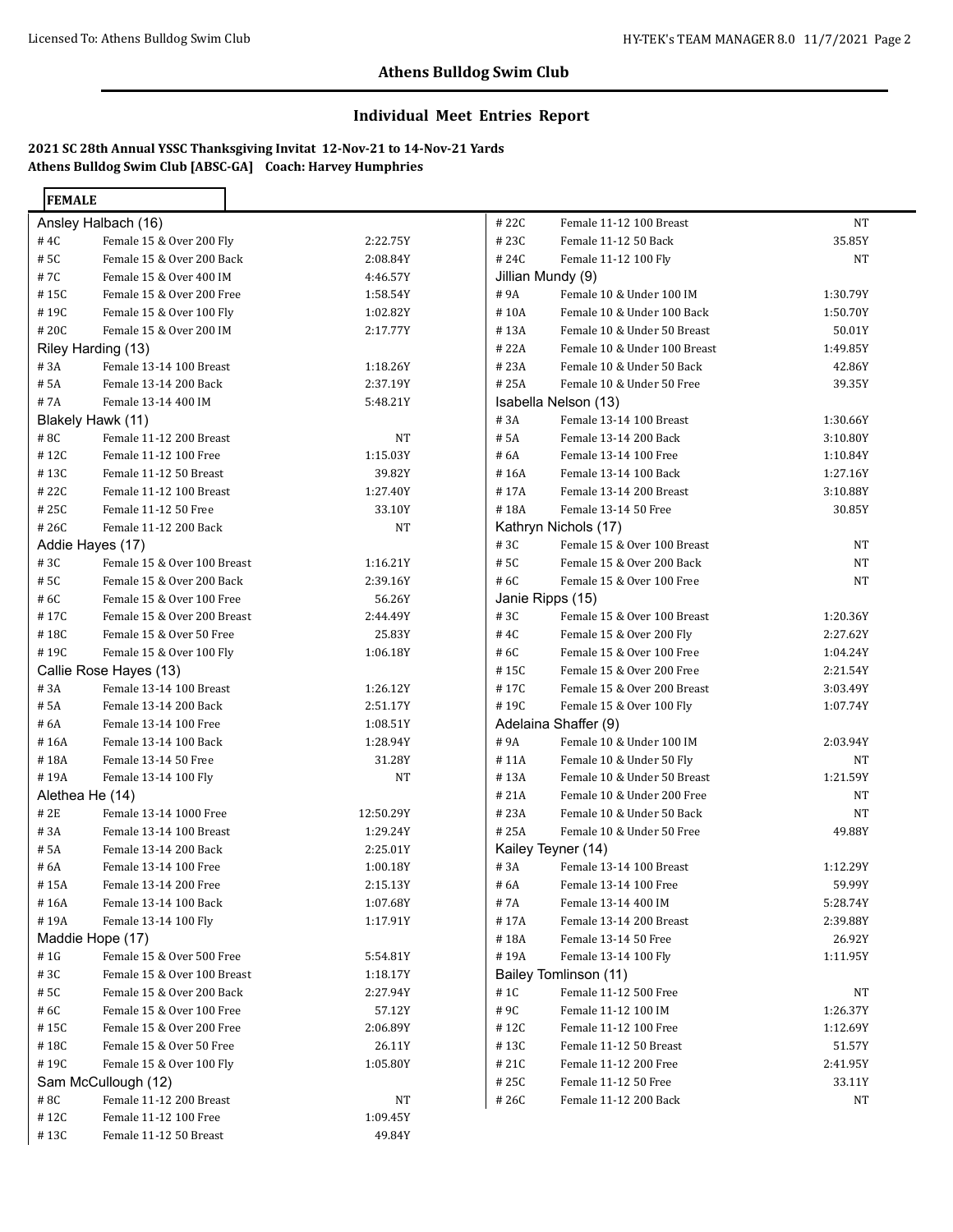## **Individual Meet Entries Report**

**2021 SC 28th Annual YSSC Thanksgiving Invitat 12-Nov-21 to 14-Nov-21 Yards Athens Bulldog Swim Club [ABSC-GA] Coach: Harvey Humphries**

| <b>IFEMALE</b> |                             |
|----------------|-----------------------------|
|                | Mei White (17)              |
| # 1G           | Female 15 & Over 500 Free   |
| #3C            | Female 15 & Over 100 Breast |
|                | Ximena Young (14)           |
| #16A           | Female 13-14 100 Back       |
| #17A           | Female 13-14 200 Breast     |
| #20A           | Female 13-14 200 IM         |
|                |                             |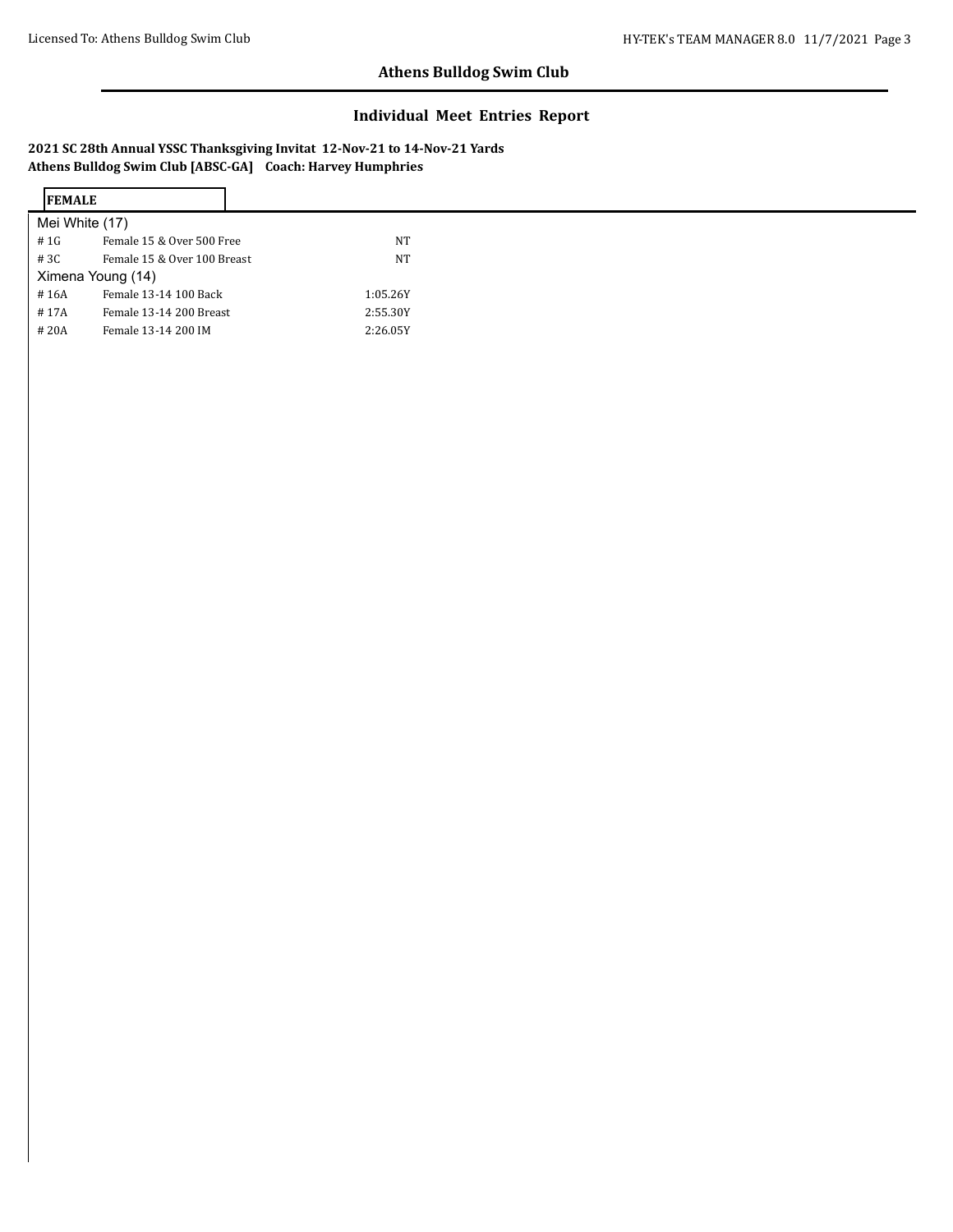### **Individual Meet Entries Report**

**2021 SC 28th Annual YSSC Thanksgiving Invitat 12-Nov-21 to 14-Nov-21 Yards Athens Bulldog Swim Club [ABSC-GA] Coach: Harvey Humphries**

| <b>MALE</b>    |                           |           |                 |                           |          |
|----------------|---------------------------|-----------|-----------------|---------------------------|----------|
|                | Austin Ackerman (17)      |           | #23D            | Male 11-12 50 Back        | 33.76Y   |
| #3D            | Male 15 & Over 100 Breast | 1:05.47Y  | #25D            | Male 11-12 50 Free        | 31.02Y   |
| # 5D           | Male 15 & Over 200 Back   | 2:10.46Y  | #26D            | Male 11-12 200 Back       | NT       |
| #6D            | Male 15 & Over 100 Free   | 51.79Y    |                 | Will Foggin (18)          |          |
| #15D           | Male 15 & Over 200 Free   | 1:53.64Y  | #1H             | Male 15 & Over 500 Free   | 4:41.36Y |
| #18D           | Male 15 & Over 50 Free    | 23.83Y    | #3D             | Male 15 & Over 100 Breast | 1:04.79Y |
| #20D           | Male 15 & Over 200 IM     | 2:12.75Y  | # 5D            | Male 15 & Over 200 Back   | 1:56.69Y |
|                | Lyle Armel (14)           |           | #7D             | Male 15 & Over 400 IM     | 4:06.61Y |
| # 2F           | Male 13-14 1000 Free      | 15:51.15Y | #15D            | Male 15 & Over 200 Free   | 1:43.62Y |
| #3B            | Male 13-14 100 Breast     | 1:24.94Y  | #17D            | Male 15 & Over 200 Breast | 2:14.05Y |
| #4B            | Male 13-14 200 Fly        | 2:42.19Y  | #19D            | Male 15 & Over 100 Fly    | 53.39Y   |
| #6B            | Male 13-14 100 Free       | 1:05.96Y  |                 | Nate Guidry (12)          |          |
| #16B           | Male 13-14 100 Back       | 1:13.10Y  | $\#$ 8D         | Male 11-12 200 Breast     | NT       |
| #18B           | Male 13-14 50 Free        | 28.08Y    | #9D             | Male 11-12 100 IM         | 1:32.94Y |
| #20B           | Male 13-14 200 IM         | 2:39.52Y  | #11D            | Male 11-12 50 Fly         | 46.63Y   |
| Eli Bates (15) |                           |           |                 | Brandon Hailey (17)       |          |
| #3D            | Male 15 & Over 100 Breast | 1:03.18Y  | #3D             | Male 15 & Over 100 Breast | 1:05.30Y |
| #4D            | Male 15 & Over 200 Fly    | 2:08.96Y  | #6D             | Male 15 & Over 100 Free   | 54.87Y   |
| #7D            | Male 15 & Over 400 IM     | 4:21.45Y  | #17D            | Male 15 & Over 200 Breast | 2:26.56Y |
| #16D           | Male 15 & Over 100 Back   | 1:01.67Y  | #18D            | Male 15 & Over 50 Free    | 24.25Y   |
| #17D           | Male 15 & Over 200 Breast | 2:17.79Y  | #19D            | Male 15 & Over 100 Fly    | 57.89Y   |
| #19D           | Male 15 & Over 100 Fly    | 58.07Y    |                 | Crenshaw Halbach (13)     |          |
|                | Colin Boyle (12)          |           | #3B             | Male 13-14 100 Breast     | 1:27.97Y |
| #8D            | Male 11-12 200 Breast     | 3:29.14Y  | # 5B            | Male 13-14 200 Back       | 2:41.56Y |
| $\#$ 10D       | Male 11-12 100 Back       | 1:18.97Y  | # 6B            | Male 13-14 100 Free       | 1:04.42Y |
| #14D           | Male 11-12 200 Fly        | NT        | #16B            | Male 13-14 100 Back       | 1:16.34Y |
|                | Thomas Brown (13)         |           | #18B            | Male 13-14 50 Free        | 29.02Y   |
| #3B            | Male 13-14 100 Breast     | 1:18.91Y  | #20B            | Male 13-14 200 IM         | 2:37.70Y |
| # 5B           | Male 13-14 200 Back       | 2:56.27Y  | Will Hines (17) |                           |          |
| #7B            | Male 13-14 400 IM         | 5:58.63Y  | #4D             | Male 15 & Over 200 Fly    | 2:00.81Y |
| $\#$ 17B       | Male 13-14 200 Breast     | 2:52.02Y  | # 5D            | Male 15 & Over 200 Back   | 2:04.40Y |
| $\#$ 18B       | Male 13-14 50 Free        | 28.62Y    | # 6D            | Male 15 & Over 100 Free   | 52.04Y   |
| #20B           | Male 13-14 200 IM         | 2:51.54Y  | #15D            | Male 15 & Over 200 Free   | 1:50.56Y |
|                | Simon Casey (16)          |           | #16D            | Male 15 & Over 100 Back   | 56.47Y   |
| # 2H           | Male 15 & Over 1000 Free  | 10:18.44Y | #19D            | Male 15 & Over 100 Fly    | 55.58Y   |
| #4D            | Male 15 & Over 200 Fly    | 2:05.46Y  |                 | Daniel Huang (17)         |          |
| #6D            | Male 15 & Over 100 Free   | 48.10Y    | # 6D            | Male 15 & Over 100 Free   | 48.63Y   |
| #7D            | Male 15 & Over 400 IM     | 4:18.13Y  | $\#$ 7D         | Male 15 & Over 400 IM     | 4:40.05Y |
| #15D           | Male 15 & Over 200 Free   | 1:48.51Y  | #16D            | Male 15 & Over 100 Back   | 58.08Y   |
| #16D           | Male 15 & Over 100 Back   | 54.55Y    | #18D            | Male 15 & Over 50 Free    | 22.59Y   |
| #19D           | Male 15 & Over 100 Fly    | 53.08Y    | #20D            | Male 15 & Over 200 IM     | 2:10.10Y |
|                | Reed Cassidy (14)         |           |                 | William Johnson (16)      |          |
| #3B            | Male 13-14 100 Breast     | NT        | #4D             | Male 15 & Over 200 Fly    | 2:09.88Y |
| # 5B           | Male 13-14 200 Back       | NT        | # 6D            | Male 15 & Over 100 Free   | 52.55Y   |
| # 6B           | Male 13-14 100 Free       | NT        | #15D            | Male 15 & Over 200 Free   | 1:56.34Y |
| #15B           | Male 13-14 200 Free       | NT        | #18D            | Male 15 & Over 50 Free    | 24.21Y   |
| #18B           | Male 13-14 50 Free        | <b>NT</b> | #19D            | Male 15 & Over 100 Fly    | 56.71Y   |
| #19B           | Male 13-14 100 Fly        | NT        |                 |                           |          |
|                | Patrick Coverdill (11)    |           |                 |                           |          |
| #9D            | Male 11-12 100 IM         | 1:17.37Y  |                 |                           |          |
| #11D           | Male 11-12 50 Fly         | 35.95Y    |                 |                           |          |
| #14D           | Male 11-12 200 Fly        | NT        |                 |                           |          |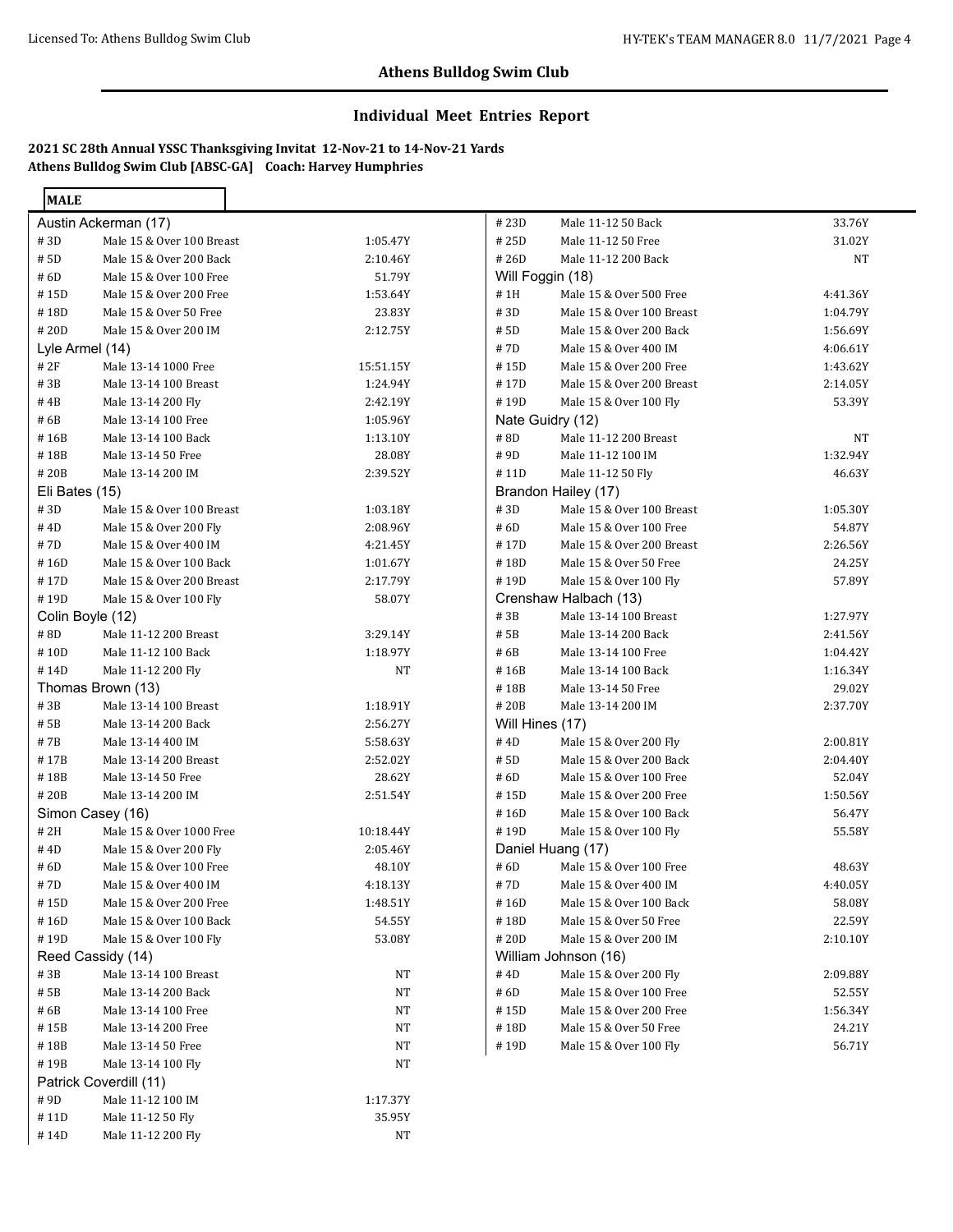### **Individual Meet Entries Report**

**2021 SC 28th Annual YSSC Thanksgiving Invitat 12-Nov-21 to 14-Nov-21 Yards Athens Bulldog Swim Club [ABSC-GA] Coach: Harvey Humphries**

# 21B Male 10 & Under 200 Free 3:30.10Y # 23B Male 10 & Under 50 Back 49.39Y

| <b>MALE</b>        |                           |           |                  |                           |             |
|--------------------|---------------------------|-----------|------------------|---------------------------|-------------|
| Gavin Jones (18)   |                           |           | #25B             | Male 10 & Under 50 Free   | 40.15Y      |
| # 5D               | Male 15 & Over 200 Back   | 1:53.01Y  |                  | Luke Phillips (13)        |             |
| #6D                | Male 15 & Over 100 Free   | 47.59Y    | # 2F             | Male 13-14 1000 Free      | 13:15.29Y   |
| #7D                | Male 15 & Over 400 IM     | 4:11.20Y  | #3B              | Male 13-14 100 Breast     | 1:16.60Y    |
| #15D               | Male 15 & Over 200 Free   | 1:43.59Y  | #6B              | Male 13-14 100 Free       | 58.14Y      |
| #16D               | Male 15 & Over 100 Back   | 52.72Y    | #7B              | Male 13-14 400 IM         | 4:59.03Y    |
| #18D               | Male 15 & Over 50 Free    | 22.02Y    | #15B             | Male 13-14 200 Free       | 2:12.27Y    |
|                    | Shaan Kannan (14)         |           | #16B             | Male 13-14 100 Back       | 1:08.36Y    |
| #1F                | Male 13-14 500 Free       | 6:14.69Y  | #19B             | Male 13-14 100 Fly        | 1:03.35Y    |
| #3B                | Male 13-14 100 Breast     | 1:27.18Y  | Grady Price (11) |                           |             |
| #6B                | Male 13-14 100 Free       | 1:03.93Y  | $\#$ 8D          | Male 11-12 200 Breast     | $_{\rm NT}$ |
| #7B                | Male 13-14 400 IM         | 6:13.22Y  | #11D             | Male 11-12 50 Fly         | 47.95Y      |
| #15B               | Male 13-14 200 Free       | 2:18.29Y  | #12D             | Male 11-12 100 Free       | 1:29.05Y    |
| #18B               | Male 13-14 50 Free        | 28.67Y    | Sam Price (9)    |                           |             |
| #20B               | Male 13-14 200 IM         | 2:47.87Y  | #9B              | Male 10 & Under 100 IM    | 1:37.22Y    |
|                    | Garrett Kennedy (16)      |           | #12B             | Male 10 & Under 100 Free  | 1:51.32Y    |
| #3D                | Male 15 & Over 100 Breast | 1:08.91Y  | #13B             | Male 10 & Under 50 Breast | 48.84Y      |
| # 5D               | Male 15 & Over 200 Back   | 1:56.68Y  |                  | Brody Putman (11)         |             |
| #7D                | Male 15 & Over 400 IM     | 4:21.05Y  | #10D             | Male 11-12 100 Back       | 1:27.18Y    |
| #16D               | Male 15 & Over 100 Back   | 54.46Y    | #11D             | Male 11-12 50 Fly         | 47.42Y      |
| #18D               | Male 15 & Over 50 Free    | 23.20Y    | #13D             | Male 11-12 50 Breast      | 46.52Y      |
| #20D               | Male 15 & Over 200 IM     | 2:02.76Y  | #23D             | Male 11-12 50 Back        | 38.21Y      |
| Jack Kirkland (10) |                           |           | #25D             | Male 11-12 50 Free        | 32.62Y      |
| #9B                | Male 10 & Under 100 IM    | 1:49.13Y  | #26D             | Male 11-12 200 Back       | NT          |
| #11B               | Male 10 & Under 50 Fly    | 42.69Y    | Joey Rhine (12)  |                           |             |
| #13B               | Male 10 & Under 50 Breast | 1:00.17Y  | # 1D             | Male 11-12 500 Free       | 6:10.09Y    |
|                    | Christopher Koch (13)     |           | #8D              | Male 11-12 200 Breast     | 2:56.65Y    |
| # 2F               | Male 13-14 1000 Free      | <b>NT</b> | #10D             | Male 11-12 100 Back       | 1:10.48Y    |
| #3B                | Male 13-14 100 Breast     | 1:09.68Y  | #12D             | Male 11-12 100 Free       | 1:00.74Y    |
| # 5B               | Male 13-14 200 Back       | 2:27.86Y  | #22D             | Male 11-12 100 Breast     | 1:21.28Y    |
| #7B                | Male 13-14 400 IM         | 5:05.34Y  | #24D             | Male 11-12 100 Fly        | 1:12.85Y    |
| #16B               | Male 13-14 100 Back       | 1:05.72Y  | #26D             | Male 11-12 200 Back       | 2:33.53Y    |
| #17B               | Male 13-14 200 Breast     | 2:30.39Y  |                  | David Werner (11)         |             |
| #20B               | Male 13-14 200 IM         | 2:15.96Y  | # 1D             | Male 11-12 500 Free       | <b>NT</b>   |
| Sam Krosner (18)   |                           |           | #8D              | Male 11-12 200 Breast     | $\rm{NT}$   |
| #1H                | Male 15 & Over 500 Free   | 5:01.28Y  | #9D              | Male 11-12 100 IM         | 1:41.69Y    |
| #3D                | Male 15 & Over 100 Breast | 1:06.31Y  | #12D             | Male 11-12 100 Free       | 1:22.89Y    |
| # 6D               | Male 15 & Over 100 Free   | 51.87Y    |                  | James Xiao (17)           |             |
| #15D               | Male 15 & Over 200 Free   | 1:50.60Y  | #19D             | Male 15 & Over 100 Fly    | 53.65Y      |
| #18D               | Male 15 & Over 50 Free    | 23.98Y    | #20D             | Male 15 & Over 200 IM     | 1:59.74Y    |
| #20D               | Male 15 & Over 200 IM     | 2:07.34Y  | Ryan Xiao (15)   |                           |             |
|                    | Zach Krosner (15)         |           | #15D             | Male 15 & Over 200 Free   | 2:16.07Y    |
| #1H                | Male 15 & Over 500 Free   | 7:39.86Y  | #17D             | Male 15 & Over 200 Breast | 2:30.14Y    |
| #3D                | Male 15 & Over 100 Breast | 1:23.28Y  | #18D             | Male 15 & Over 50 Free    | 25.71Y      |
| # 6D               | Male 15 & Over 100 Free   | 58.80Y    |                  |                           |             |
| #7D                | Male 15 & Over 400 IM     | NT        |                  |                           |             |
| #16D               | Male 15 & Over 100 Back   | 1:04.75Y  |                  |                           |             |
| #18D               | Male 15 & Over 50 Free    | 25.83Y    |                  |                           |             |
| #19D               | Male 15 & Over 100 Fly    | 1:12.72Y  |                  |                           |             |
|                    | Nolan McCullough (10)     |           |                  |                           |             |